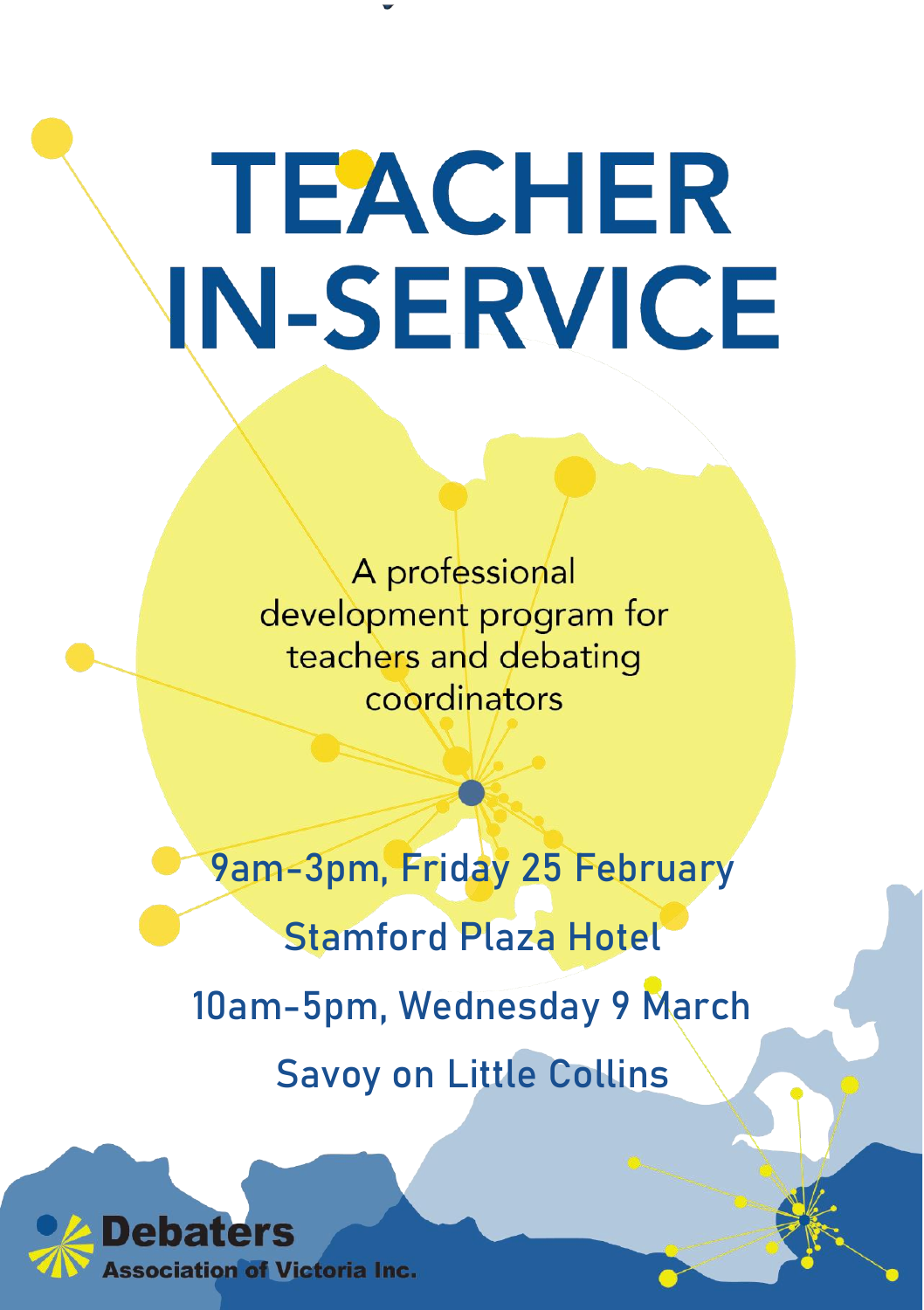## Debating promotes confidence in oral presentation and

teaches structured argument and analysis—skills essential far beyond debating itself. Through debating, students can learn how to work in a team and to argue with confidence and precision. Debating also encourages awareness about the world at large as students grapple with challenging issues.

*The Debaters Association of Victoria's Teacher Inservice* is an excellent opportunity to learn about debating and to develop the skills to pass this knowledge on to students in classrooms, or coach them to success in competitions. The Inservice will provide an array of useful hints, practical tips, activities, real life applications, and examples.

#### Who should attend?

Debating coordinators, English teachers, librarians, team coaches and anyone interested in debating.

> • Adjudicator's advice on how to prepare and present debating and public speaking speeches

• Tips on how to adjudicate debates and coach a debating team; and

• An explanation of how adjudicators determine scores and results.



*You will also receive a comprehensive set of materials to use throughout the year.*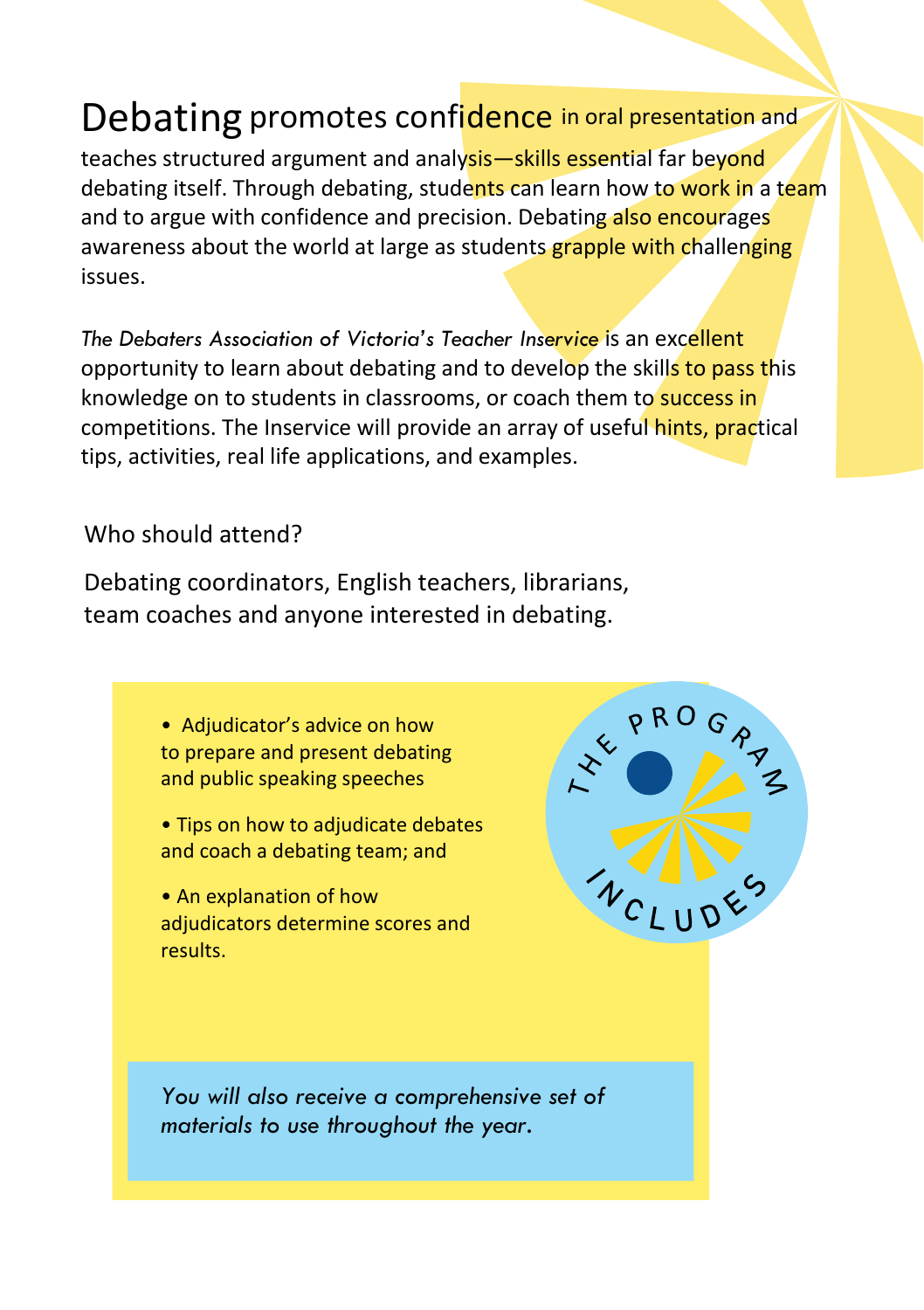# PROGRAM

**The program on Friday 26 March will run from 9am-3pm. (There will be no session 4).**

| $9:00 \text{ AM}$  | <b>Registration and Welcome</b> |
|--------------------|---------------------------------|
| 9:30 AM            | Session 1                       |
| 10:30 AM           | Morning tea                     |
| 11:00 AM           | Session 2                       |
| 12:30 PM           | Lunch                           |
| 1:30 PM            | Session 3                       |
| $3:00 \text{ }$ PM | End of Day                      |

**The program on Wednesday 9 March will run from 10am-5pm. (There will be no session 1).**

| 10:00 AM<br>10:30 AM | <b>Registration and Welcome</b> |
|----------------------|---------------------------------|
|                      | Session 1                       |
| 12:00 PM             | Lunch                           |
| $1:00$ PM            | Session 2                       |
| $2:30 \text{ }$ PM   | Afternoon tea                   |
| 3:30 PM              | Session 3                       |
| 5:00 PM              | End of Day                      |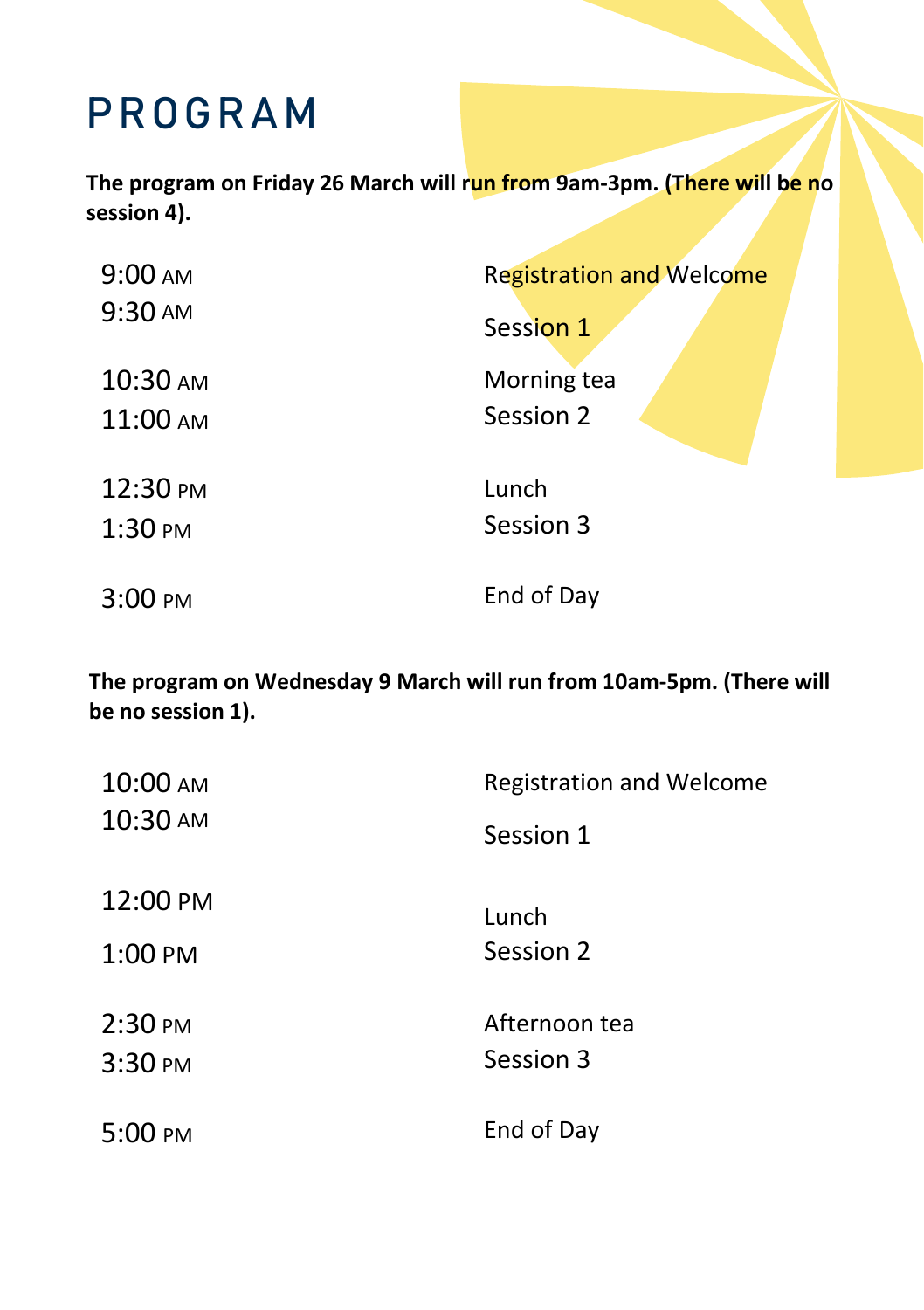# SESSION INFORMATION

Charisma Taylor has been the DAV's Executive Officer since 2006. She has been involved in training students, teachers, and adult debaters for the last 10 years. She has co-created and managed pilot initiatives such as the Junior Public Speaking, Primary Schools and Public Speaking programs, and delivers the majority of the DAV's adjudication training sessions.

### Introduction to Debating

Charisma Taylor

A beginners' guide to the aims, benefits and rules of debating. This session will cover the format of 3 vs. 3 debating, including the rules of debate, speaker roles and assessment criteria. It will also provide resources and activities for teachers to use to assist students to develop the basic skills involved in preparing and presenting an argument.

#### Principles of Adjudication Charisma Taylor

The adjudication sessions will teach how to judge debates in a fair and consistent fashion and will focus on the three key criteria which adjudicators use in deciding debates: manner, matter and method. By explaining the criteria adjudicators use to judge a debate, the session aims to aid staff in understanding what is required of students. This will ensure that they can make the most of the feedback they are given by adjudicators. We will also cover the exhibition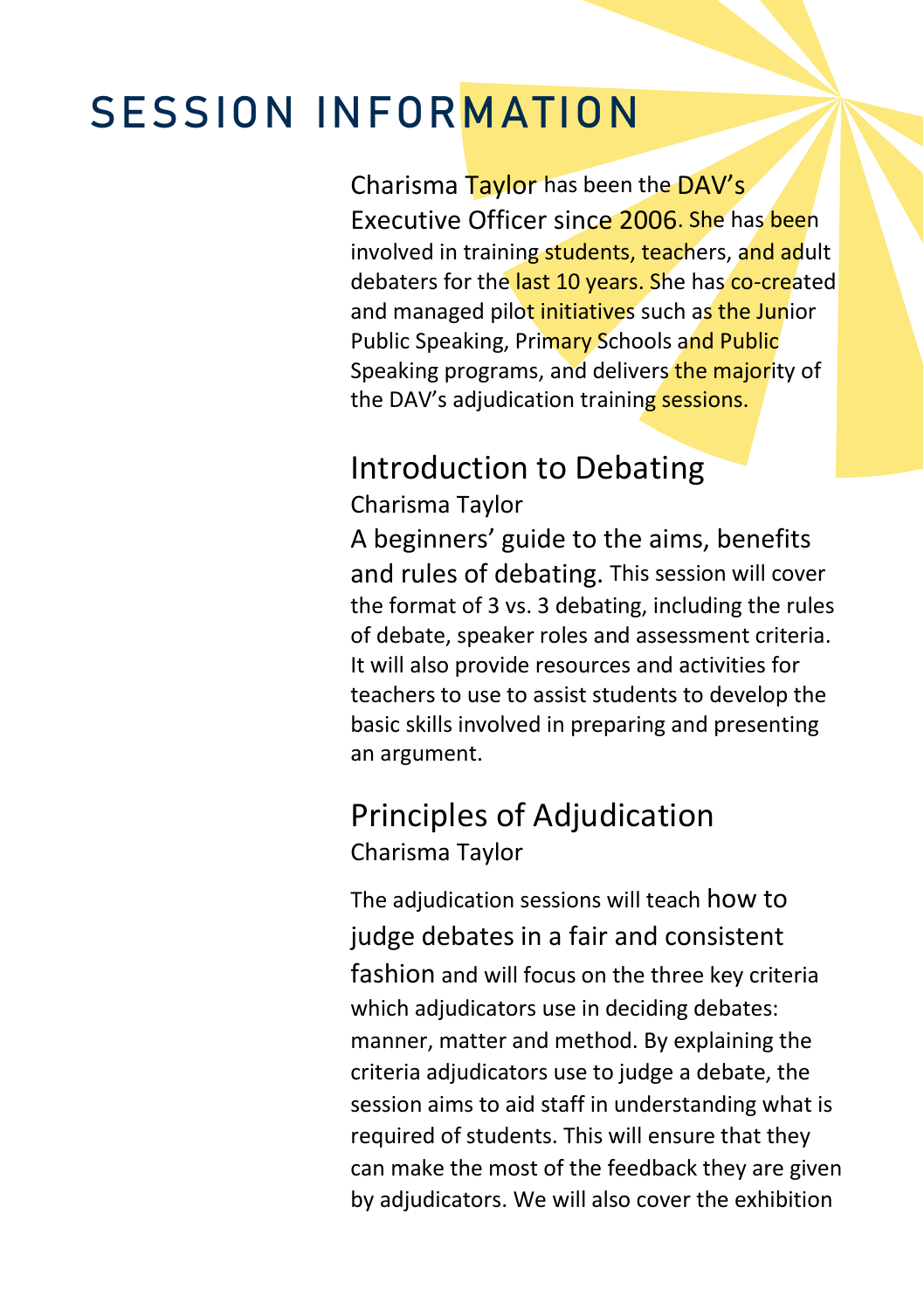# SESSION INFORMATION

Advanced Debating Strategy Michael Donaghue-Evans

This session aims to extend on previous debating knowledge. It will look at advanced research techniques and present ideas for enhancing rebuttal. As well as looking at how to improve presentation, we will also examine the principles involved in building a case – hard/soft lines, use of models, and winning definitional debates.

Michael Donaghue-Evans is the DAV's Vice-President (Schools) and coach of the Victorian Schools Team, who won the 2021 National Championships, and has also coached the Australian Schools team. Michael is actively involved in university debating and has won the Australian Intervarsity Debating Championships and been a Chief Adjudicator of the Australia-New Zealand Pro-Am Debating Championships. He is completing an honours year in politics and international studies at The University of Melbourne and is the 2022 national president of UN Youth Australia.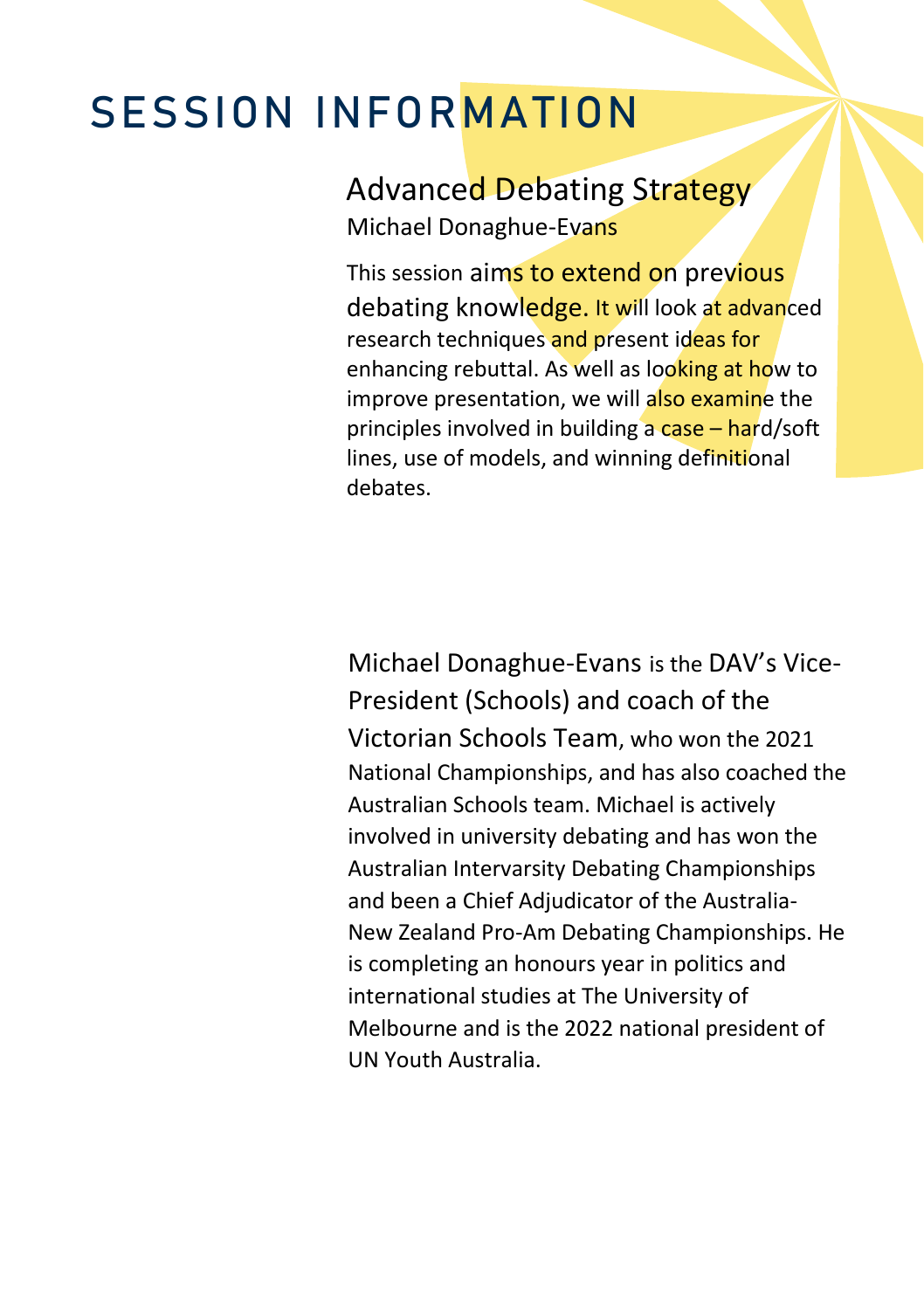## SESSION INFORMATION

#### Introduction to Public Speaking Joel Cripps

This session will deliver insight into how to create, deliver and assess public speaking speeches distinct from debating. It will cover both prepared and impromptu styles of speaking in detail, including ideation, organisation and presentation. Resources and activities for use with students will also be covered to help begin or refine any speech.

Joel Cripps has been the Vice-President (Adjudication & Training) at the DAV since May 2020, overseeing training programs, public speaking and responding to adjudication complaints. He has adjudicated over 350 debates and 400 public speaking speeches with the DAV, ranging from primary schools to Grand Finals. He is also heavily involved as a coach and adjudicator in the Australian Individual Debating and Public Speaking Championships, which he cocoordinated in 2019.

Outside the DAV, Joel has recently received a Bachelor of Communication (Profession Communication) with distinction from RMIT. He has commenced a Masters of Teaching Practice (Secondary Education) at RMIT earlier this year.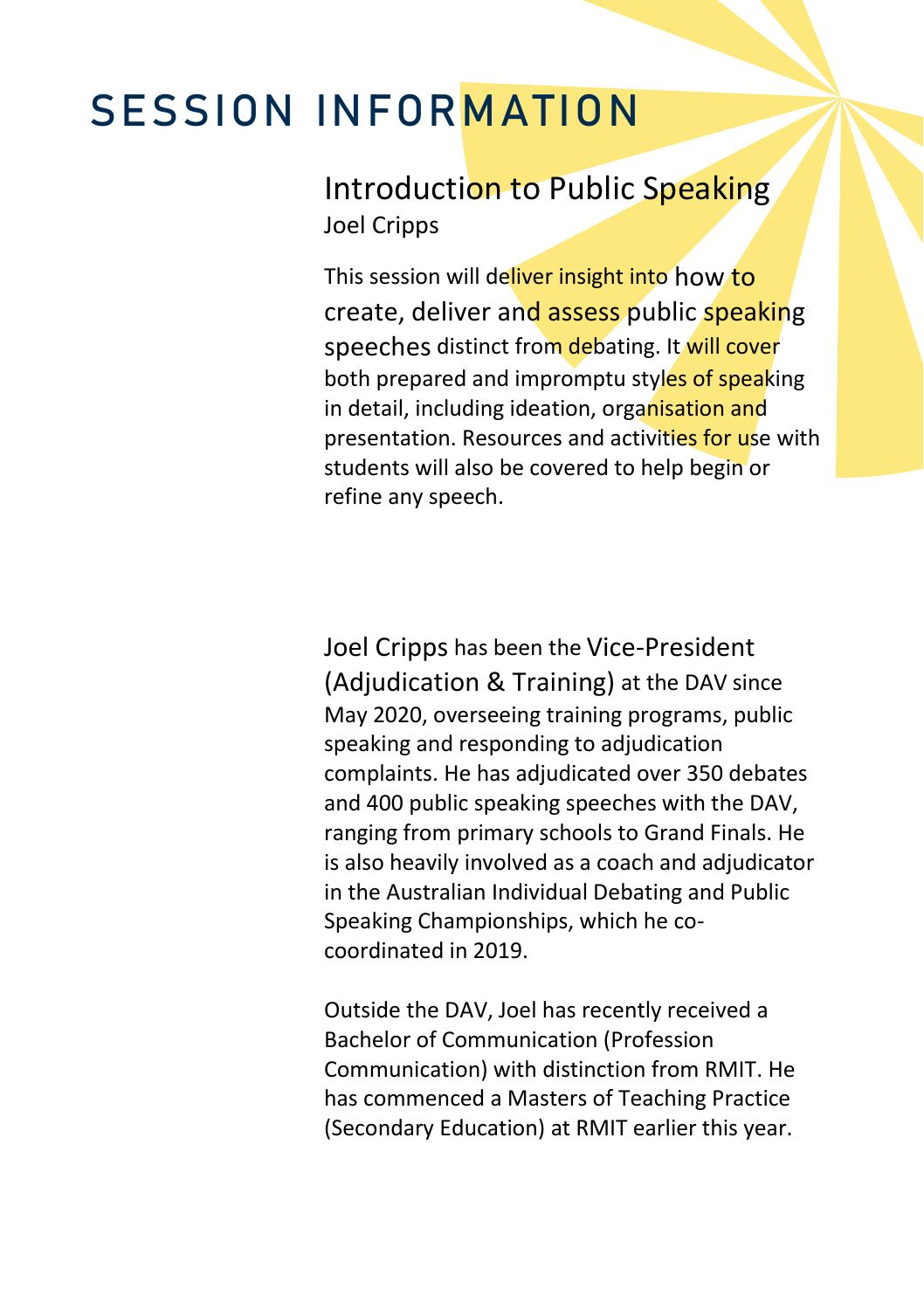## What Previous Participants Say...

The DAV has run similar in-services since 2003. *Teachers from Government, Catholic, and independent schools across Victoria have attended*. Some teachers had not seen a debate; others had been involved in debating for decades. Here are some typical comments from those teachers:

*"One of the best PD days that I have ever attended. It was very useful and interesting with practical advice on how to conduct debates in school."*

*"I was extremely impressed by this PD—it was informative, helpful, thoughtprovoking and well planned. I can't praise it enough!"*

*"An open and practical session that gave good advice and illuminated some aspects of the mysteries of adjudication"*

*"Very informative and interesting—As a first year coordinator I feel it's a critical intro into DAV debating"*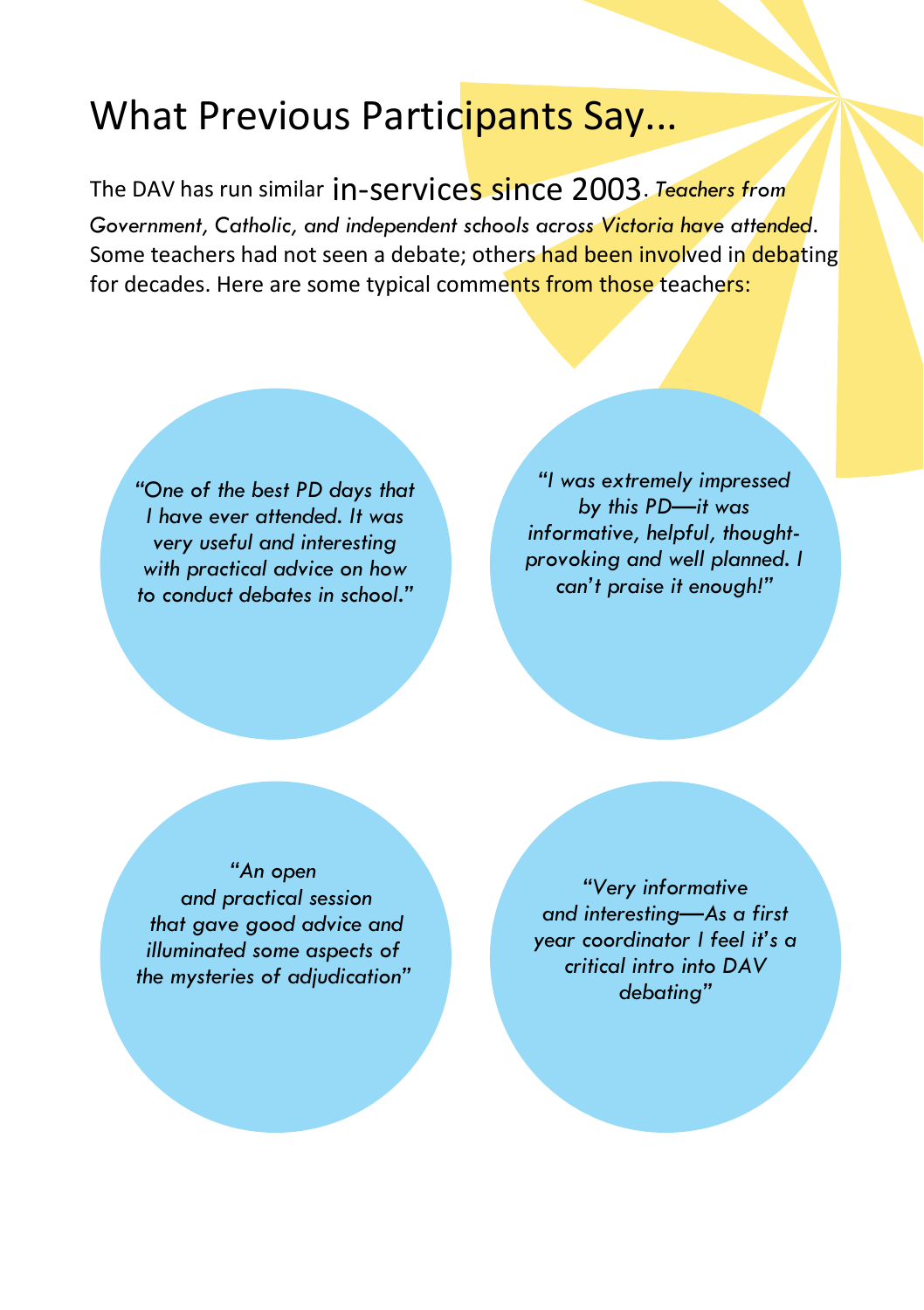## To Register

*To register, please fill out the registration form by* Friday 19 February 2022.

http://www.dav.com.au/resources/inservice\_registration.php

Cost \$210 for all three sessions *(includes all materials, arrival tea/coffee, morning tea and lunch)*

> \$150 for two sessions *(includes arrival tea/coffee, morning tea and lunch)*

\$80 for one session *(includes one session and morning tea or lunch)*

*Places are strictly limited* and will fill up fast, so please get in early to guarantee your place. **Discounts are available for multiple registrations from the same school.**

We will invoice your school at the close of registration.

Cancellations received within 5 business days of the program will be charged at the full registration rate.